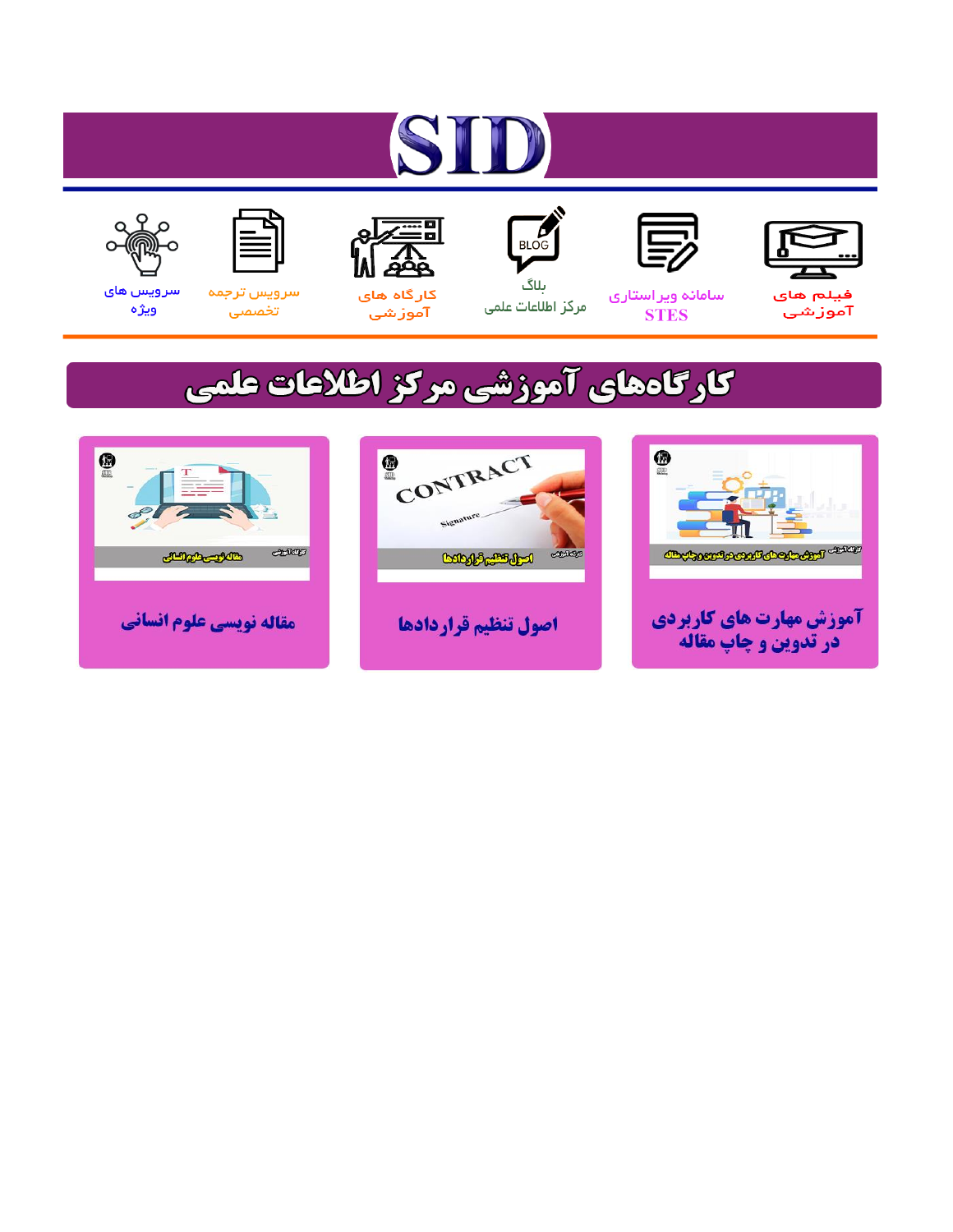## **Emphasizing equivalents in both Arabic and Persian**

#### **Dr. Mina Jigare**

**Associate professor of Arabic Language and Literature, Alzahra University, Tehran, Iran** 

**Shermin Nazarbeigi1**

**Ph.D. Student of Arabic Language and Literature, Alzahra University, Tehran, Iran** 

**Received: 11 March 2016 Accepted: 8 March 2017** 

# **Extended Abstract**

# **1- Introduction**

The emphasis is one of the important subjects which have a serious effect in speech`s eloquence. The speech will be effective when it is proportional with situation of the addressee. The addressee has sometime empty mind, sometime is uncertain, and sometime is denying. The eloquent should give a lecture effectively and the translator should translate the lecture without decrease these effects as he can. So that the true reflection of emphasis methods is very important in translation, and addressee`s effect is changed, if it is no equivalents of emphasis methods in basis and destination languages and this is a challenge that the translator faces in the translation process.

#### **2- Theoretical Framework**

In every language, there are several ways in which the speaker or the author emphasizes the concept. These emphasis on grammar and rhetoric has been introduced. Therefore, in the present study, the emphasis of the two languages in the context of the contrastive linguistics has been studied in order to investigate the equivalence of the two Arabic and Persian languages. A corroborative response is a strand of contrastive linguistics that examines the differences and similarities of two or more languages at a moment's point. contrastive linguistics can be closely linked to translation, since language similarities and differences in transliteration are obvious. In the translation process, the interpreter occasionally finds similarities and differences between the source language and the destination, which was not known to him before translation. Therefore, this research has been conducted in the circle of grammar, rhetoric, contrastive linguistics, and translation. **Extended Abstract** *II March 2016 Accepted: 8 March 2017*<br> **Accepted: 8 March 2017**<br> **1- Introduction**<br> **1- Introduction**<br> **1- Introduction**<br> **1- Introduction**<br> **1- Introduction**<br> **1- Introduction**<br> **1- Introducti** 

#### **3- Method**

This descriptive-analytic study has considered the emphasis of the two languages of Arabic and Persian. Highlighting their similarities, and considering the non-multiplicity of emphasizing constraints in Farsi, this study provides some solutions for replacing the multiple emphases Arabic, in Persian.

<sup>1</sup> Corresponding Author .Email: sh.nazarbeigi@alzahra.ac.ir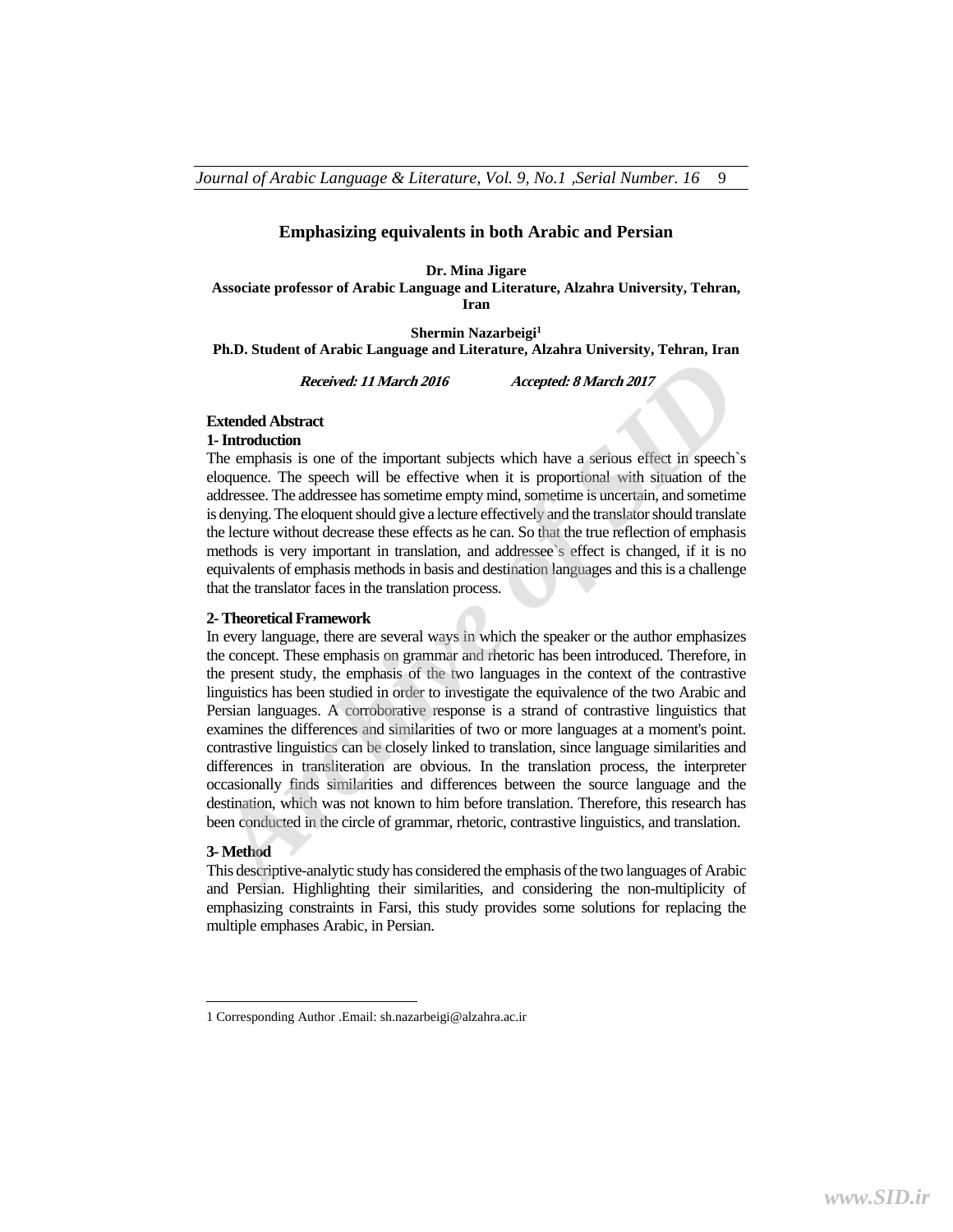# **4- Results and Discussion**

In both Arabic and Persian, the emphasis is on a wide range of subjects, but adapting and reversing these emphases is not necessarily possible in all cases. Similar emphasis in Arabic and Persian languages simply emphasizes the equilibrium by translating from Arabic to Persian and vice versa, and replacing the emphasis text of each of these two languages rather than the emphasis of another language. Translators try to put the variate Arabic emphasis methods in destination language by emphasis Persian adverbs, while with the variety of emphasis in Persian, they can equalize the emphasis in the source and destination text, as far as possible, with innovation.

#### **5- Conclusion**

The emphasis in both Farsi and Arabic is very much appreciated and the emphasis in the Persian language is limited to the emphasis that the majority of translators cite, and in Persian, as in Arabic, each verbal unit can emphasize. The Arabic-Persian syntaxes make it possible to translate Arabic emphases into the Persian language itself. Present participle, future verb, subject in the form of the pronoun, indefinite subject, Swear, etc. are used in both languages to express the emphasis. When the Arabic sentence has several emphasis, the translator can reflect the emphasis purport of Arabic speech with innovation by using signs, synonyms, etc which are the emphasis tools in Farsi. destination text, as far as possible, with innovation.<br> **5- Conclusion**<br> **7-** Conclusion<br>
The emphasis in both Farsi and Arabic is very much appreciated and the emphasis in the<br>
The remainanguage is limited to the emphasis

**Keywords:** Emphasis equals, Translation, Emphasis style, Arabic language, Persian language.

# **References [In Persian]**

- 1. Ahmadpour, S. (2012). *Zabanshenasi novin*. [New linguistics]. Tehran: Golriz.
- 2. Derakhshan, M. (1990). *Darbareye zabane Farsi* [About the Persian language]. Tehran: Tehran University Press.
- 3. Emami, K. (1996). *Az pasto bolande tarjome* [From ups and downs of translation]. Tehran: Niloufar.
- 4. Farshid Word, Kh. (1996). *Jomle dar zabane Farsi* [Sentence in Persian language]. Tehran: Amir Kabir Publishing House.
- 5. Haddadi, M. (1993). *Mabaniye tarjome* [Translation basics]. Tehran: Jamal Al-Haq.
- 6. Jigare, M. (2004). *Osloubhaye Taakid dar zabane Qoraan* [Emphasis in the language of the Qur'an]. *Journal of Al-Zahra University, 52*. Pages 53-71.
- 7. Kazzazi, M. J. (1991). *Ma'ani* [Semantics]. Tehran: The Center Publishing.
- 8. Khatibrahbar, K. (1968). *Harfe ezafe harfe rabt* [Prepositional words, conjunctives]. Tehran: Safi Ali-Shah Publishing House.
- 9. Khayyam Pour, A. R. (1996). *Dastour zabane Farsi* [Persian grammar]. Tehran: Tehran Bookstore.
- 10.Khosrow Shahi, M. (2009). *Zabanshenasiye tarjome az arabi be farsi* [Translation's linguistics from Arabic to Farsi]. Tehran: Danesh.
- 11.Lavaie, M. A. (1937). *Tavanaieye zabane Farsi* [The ability of Persian language]. Tehran: Golchin.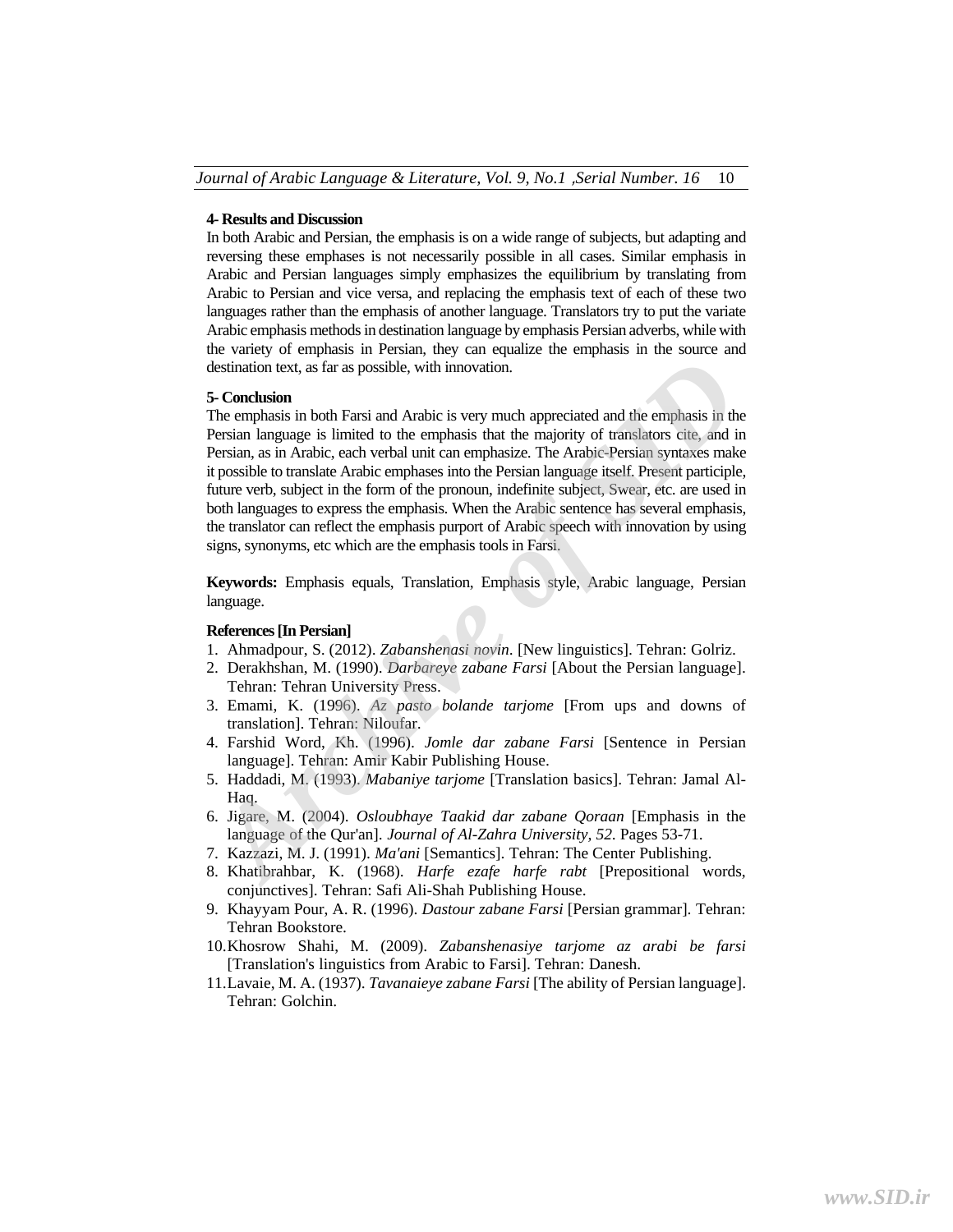- 12.Lotfi, H. (2007). *Barresie masaele tarjome az Arabi be Farsi* [A review of translation issues from Arabic to Farsi]. Tehran: Golriz.
- 13.Lotfipour, K. (2006). *Daramadi be osoul va raveshe tarjome* [Introduction to translation principles and methods]. Tehran: Center for Academic Publishing.
- 14.Lotfipour, K. (2010). *Zabanshenasi va masaele aan dar adabe Farsi* [Linguistics and its issues in Persian literature]. Tehran: Pars.
- 15.Moeen, M. (1998). *Mofrad va jamee va maerefe va nakere* [Singular, plural, definite and indefinite]. Tehran: Tehran University Press.
- 16.Najafi, A. (1996). *Aya zabane Farsi dar khatar ast* [Is Farsi at risk?]. Tehran: The Publishing House of Science.
- 17.Qarib, A. A., Malek Al-Sha'rafa, B., Foruzanfar, B., Homayee, J., & Yasemi, R. (1965). *Dastour zabane Farsi* [Persian grammar]. Tehran: Central Library Publishing.
- 18.Rabbani, M. H. (2003). *Gounehaye taakid dar Qoraan* [Types of emphases in the Qur'an]. *Quranic Research Quantum Sciences Quarterly, 3*6 . Pages 32- 50.
- 19.Sadeghi, A. R. (2009). *Neshane gozari va mafahim* [Marking and concepts]. Tehran: Mehrad.
- 20.Shafiei, M. (1964). *Shahname va dastour* [Shahnameh and grammer]. Tehran,:Nil.
- 21.Shamisa, S. (2007). *Ma'ani* [Semantics]. Tehran: Mitra Publishing House.
- 22.Shariat, M. J. (1988). *Dastour zabane Farsi* [Farsi grammar]. Tehran: Ghalam.
- 23.Tabibian, S. H. (2008). *Barabarhaye dastouri dar Arabi va Farsi* [equivalents of grammer in Arabic and Persian]. Tehran: Research Center and Humanities.
- 24.Tajlil, J. (1984). *Ma`aani va bayan* [Mean and expression]. Tehran: Center for Academic Publishing.

### **References (In Arabic)**

- 1. Al-Akasha, M. (2004). *Al-Tahlil Al-Loghavi fi zowe elm Al-Dalala* [linguistic analysis in the light of semantics], Egypt: the publishing house of universities.
- 2. Al-Alusi, S. M. (2004). *Rouh Al-Ma`ani fi tafsir Al-Qoraan Al-Azim* [Ru'h al-Maa'ani in the interpretation of the great Qur'an]. Beirut: Scientific Publishing House.
- 3. Al-Ansari, E. (2004). *Mughnie al-Labib* [Completer of wisdoms], Egypt: Dar al-Ma'aref.
- 4. Al-Hakem Neyshaburi, A. (2001). *Gharaaeb Al-Qoraan va raghaaeb Al-Forghan* [the oddity of the Qur'an and Raghaeb Al-Furqan], Beirut: Dar Al-Farabi. 16.Najafi, A. (1996). Aya *cabane Farsi dar khatar ast* [15 Farsi at risk?]. Tehran: The<br>
Publishing House of Science.<br>
17.Qarib, A. A., Malek Al-Sha'rafa, B., Foruzanfar, B., Homayee, J., & Yasemi, R.<br>
(1965). *Dastour za*
- 5. Al-Jarim, A. and Mustafa Amin, (1386). *Al-Balagha Al-Vazaha* [the clear rhetoric], Tehran: Dar «Elham».
- 6. Al-Jawhari, I. (1989). *Taj al-Logha and Sehah al-Arabiyya* [The crown of the language and the trues in Arabic], Tehran: Tebian Foundation for Culture and Media.
- 7. Al-Sakaki, A. (1995). *Meftah Al-Oloum* [Key of Science], Riyadh: Dar al-Ulum for printing and publishing.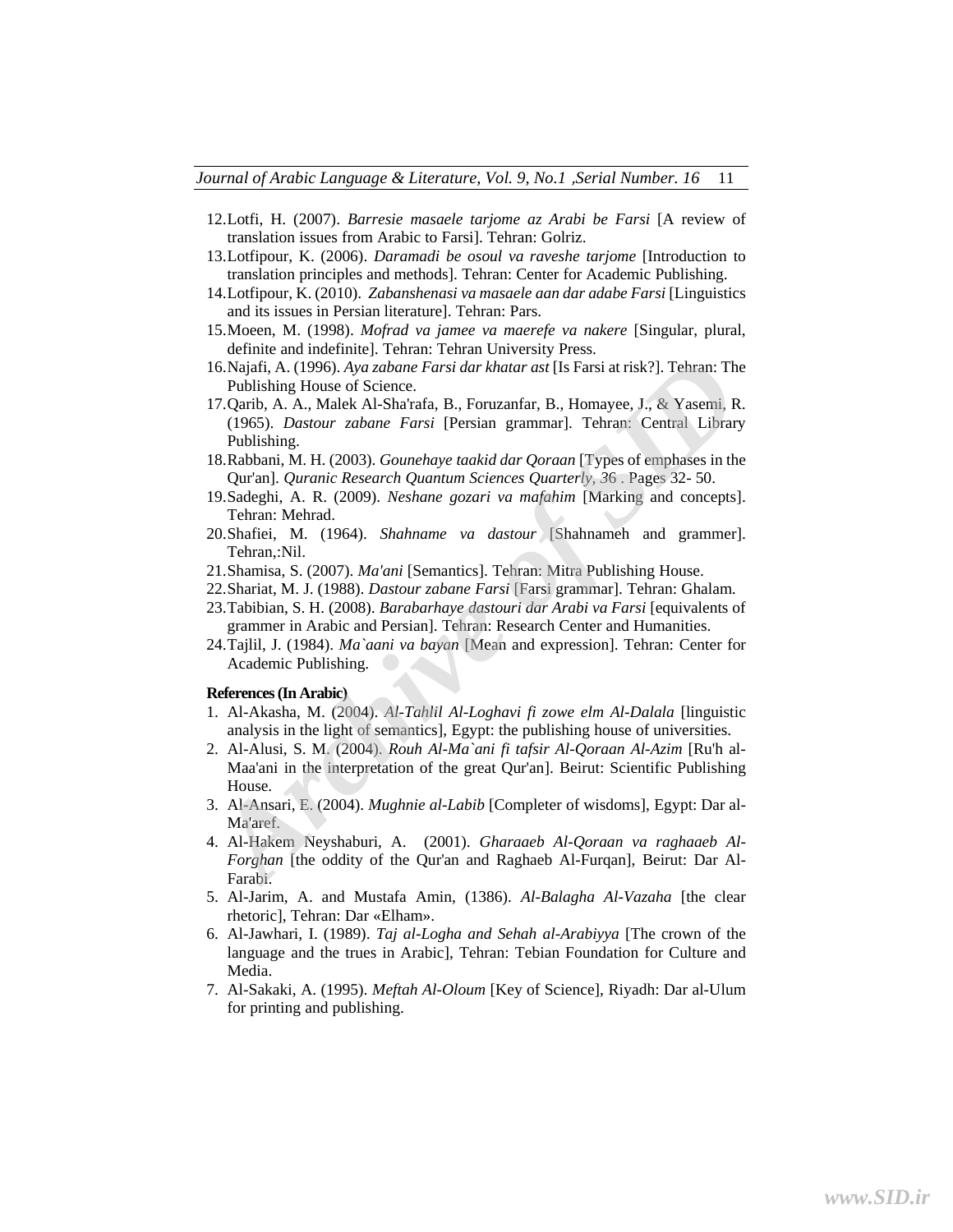*Journal of Arabic Language & Literature, Vol. 9, No.1* ,*Serial Number. 16* 12

- 8. Al-Sheikh Al-Bahei al-Amli, M. (1989). *Tahzib Al-Bayan* [Refinement of expresion], Egypt: Encyclopedia.
- 9. Al-Siyooti, J. (1995). *Hema al-Hawa'amme* [Hema al-Hawa'amme], Damascus: Dar al-Ma'aref.
- 10.Al-Siyooti, Jalal al-Din, (1975). *Al-Etghan fi oloum Al-Qoraan* [mastery in the sciences of the Qor`an], Amman: Dar al-Fikr.
- 11.Al-Tabarsi, F. (2001). *Tafsir Jamee Al-Javamee* [The interpretation "Jamee Al-Javamee"] , Kuwait: publications of the Arab Book Union.
- 12.Al-Zamakhshari, M. (1999). *Al- Kashaaf* [Al- Kashaaf], Beirut: Dar Al- Jil.
- 13.Fakhr Al-Razi, H. (1990). *Nehayat Al-ijaz fi derayat Al-Eejaz* [The top of abbreviation in Miracles], Damascus: Ibn Rushd House.
- 14.Fakhr al-Razi, H. (1998). *Mafatih al-Ghayb* [The keys of the unseen], Beirut: Dar al-Hiyyat al-Arabiyya.
- 15.Farr`aa, Y. (1983). *Ma`aani Al-Qoraan* [The Meaning of the Qur'an], Beirut: World of Books.
- 16.Hashemi Bak, S. A. (2003). *Jawahar al-Balaghah* [Jewelry of rhetoric] , Damascus: Dar al-Ma'aref.
- 17.Hassan, A. (2002). *Al-Nahvw Al-Vaafi* [Full grammer], Beirut: Dar al-Bashaer for publication and distribution.
- 18.Ibn al-Jani, A. O. (1991). *Serro senaa`ate Al-Eerab* [the secret of the industry of expression], Damascus: Dar al-Qalam.
- 19.Khaos, A. (2001). *Ghessa Al-Eeraab* [the story of the expression], Beirut: Dar Al-Jil.
- 20.Mohi al-Din, M. (2007). *Sharh Al-Mokhtasar* [an explanation of Taftazani`s Al-Mokhtasar], Jordan: Youth House.
- 21.Sibavayh, A. (1992). *Al-Ketab* [the book], Egypt: Dar al-Shorouk.
- 22.Tafazani, S. M. (1965). *Mokhtasar Al-Maani* [the summary of Maani], Oman: the Ministry of Culture. 12. Al-Zamakhshari, M. (1999). Al- *Kashaaf* [Al- Kashaaf], Beirut: Dar Al- Jil.<br>
13. Fakhr Al-Razi, H. (1990). Nehayat Al-Jiaz, Beraryat Al-Eejaz [The top of<br>
abbreviation in Miracles], Damascus: Ibn Rushd House.<br>
14. Fak
- 23.Tafazani, S. M. (1990). *Al-Sharh Al-Motavval ala Al-Talkhis* [lengthy commentary on the summary], Qom: the library of the dialogue.
- 24.Zarkeshi, B. M. (1978). *Al-Borhan fi oloum Al-Qoraan* [proof in the sciences of